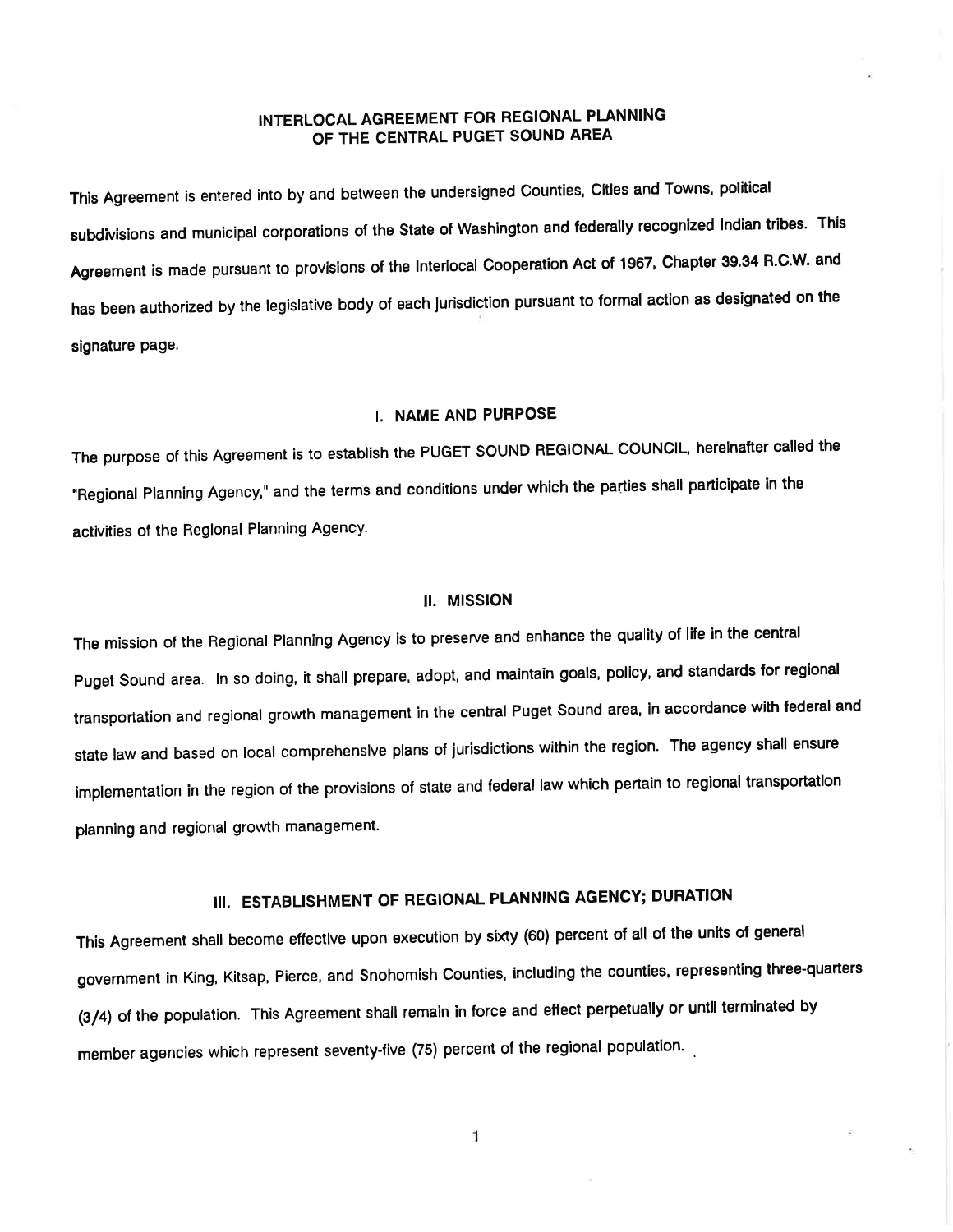#### IV. DEFINITIONS

With Common County Committee of

as for a country manufacturer

For the purpose of this lnterlocal Agreement and all other agreements, contracts and documents executed, adopted or approved pursuant to this Agreement, the following terms shall have meaning prescribed to them within this section unless the context of their use dictates otherwise:

- (1) Member agency shall mean any public agency which is a party or becomes a party to this Interlocal Agreement and is a county, city, town or federally recognized Indian tribe.
- (2) Statutory member shall mean any public agency whose membership is required by a state or federal statute.
- (3) Public agency shall mean any city, town, county, public utility district, port district, fire protection district, school district, air pollution control authority, federally recognized Indian tribe, or metropolitan municipal corporation of this State, any agency of the State government or of the United States and any political subdivision of another state.
- (4) Board shall mean the Executive Board of the Puget Sound Regional Council.
- (5) State shall mean a state of the United States.
- (6) Region shall mean that territory physically lying wíthin the boundaries of the counties of King, Pierce, Snohomish, Kitsap and any other member county.
- (7) Population shall mean that population of any general purpose local government that is a member agency last determined for each such member as certified by the State Office of Financial Management or its succeeding office of the State of Washington at the time of the signing of this document and on the first day of May of each year thereafter, except that the population of member counties shall be that population determined in the same manner for the unincorporated area of such county; and further that the population of lndian tribes shall be the latest figures establlshed and certified by the Federal Bureau of lndian Affalrs.
- (8) Regional population shall be determined by adding together the population of the member agencies.
- (9) Local comprehensive plan: A generalized coordinated land use policy statement of the governing body of a county or city that is adopted pursuant to state law.

 $\overline{c}$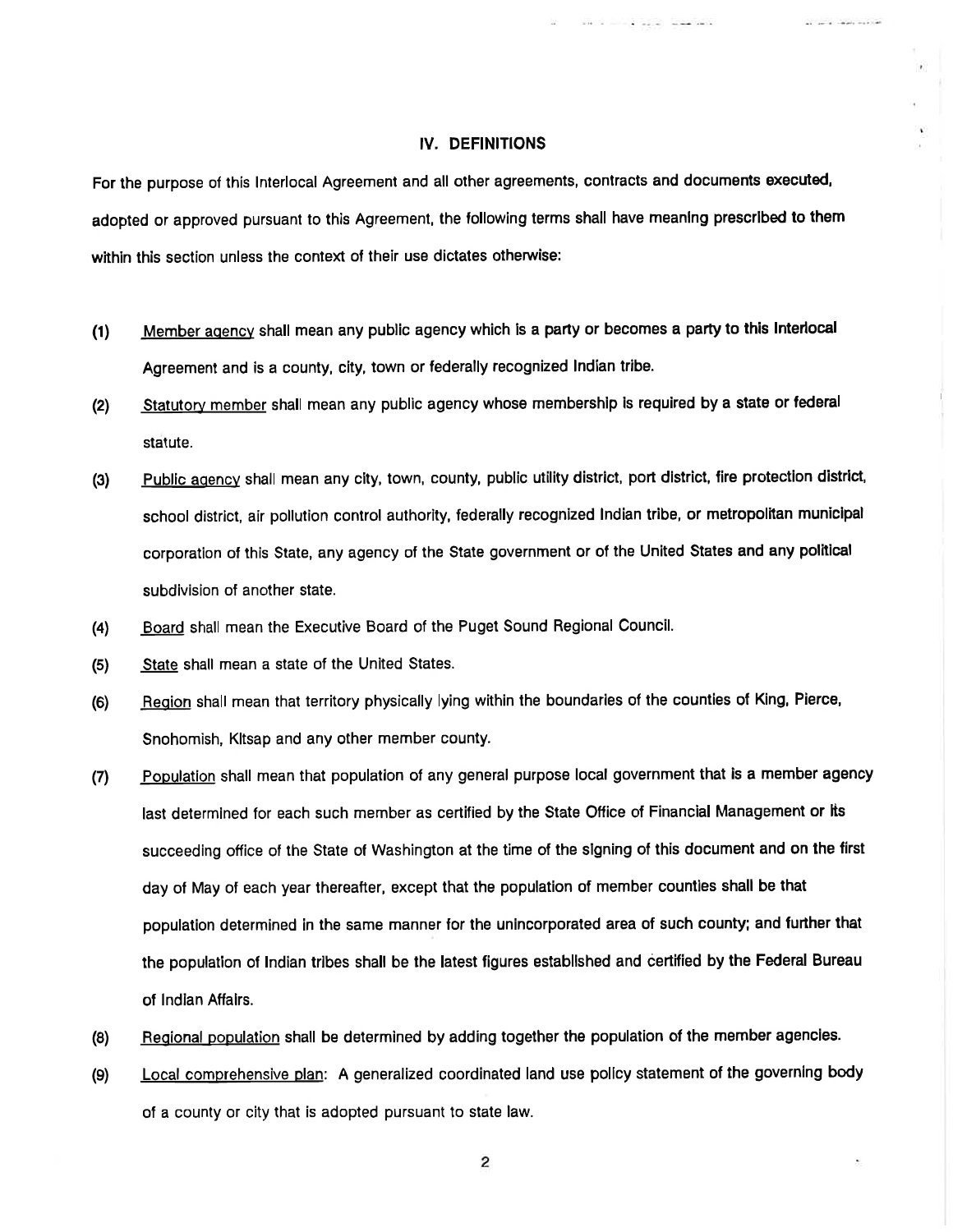- (10) Countywide comprehensive policy plan: A policy-based document (which reflects city and county comprehensive plans), establishing countywide goals and objectives to guide the development of local comprehensive plans for cities, towns, and the unincorporated areas within a county. The plan addresses issues of countywide significance.
- Certification: A statement of verification that local or countywide plans and policies are consistent and coordinated with regional plans and policies covering issues of regionwide significance.  $(11)$
- Consistency: A condition in which plans and policies affecting the area within the regional agency's jurisdiction are compatible and mutually reinforcing. Consistency is achieved when these plans, taken together, meet State requirements for consistency in local and regional plans. (12)
- Conflict resolution: A process initiated by the Regional Planning Agency upon review of local comprehensive plans or of countywide comprehensive policy plans, when the agency finds that such <sup>a</sup> plan appears inconsistent with the certifiable elements of the regional plan. ln the process, parties agree 1o seek a mutually acceptable accommodation of their difierences among themselves or, when required, with the assistance of an independent intervener or third party. The purpose of the process is to achieve consistency and, where applicable, to assure certification of the plan. lf the parties cannot accommodate their differences, the conflict will be resolved by the board of hearing examiners described in Section 7(5) hereof. (13)
- Goal: Statement of an aim or desired outcome of a plan or planning process. (14)
- Growth manaqement: A system for guiding, directing, limiting, and encouraging growth so that the demands for housing, infrastructure, and other growth support systems can be met. Growth management includes but goes beyond concern for natural systems, embracing also social, economic, and legal issues. At its best, a growth management system can and will separate urban and rural areas in a way that protects open space, farmland, and natural areas in the rural countryside, and provides for land, densities, and Infrastructure to support needed residential, commercial, and industrial facilities. (15)
- Metropolitan Planning Organization (MPO): The agency designated by the United States Department of Transportation and the governor that is responsible,in cooperation with the State, for ensuring that (16)

3